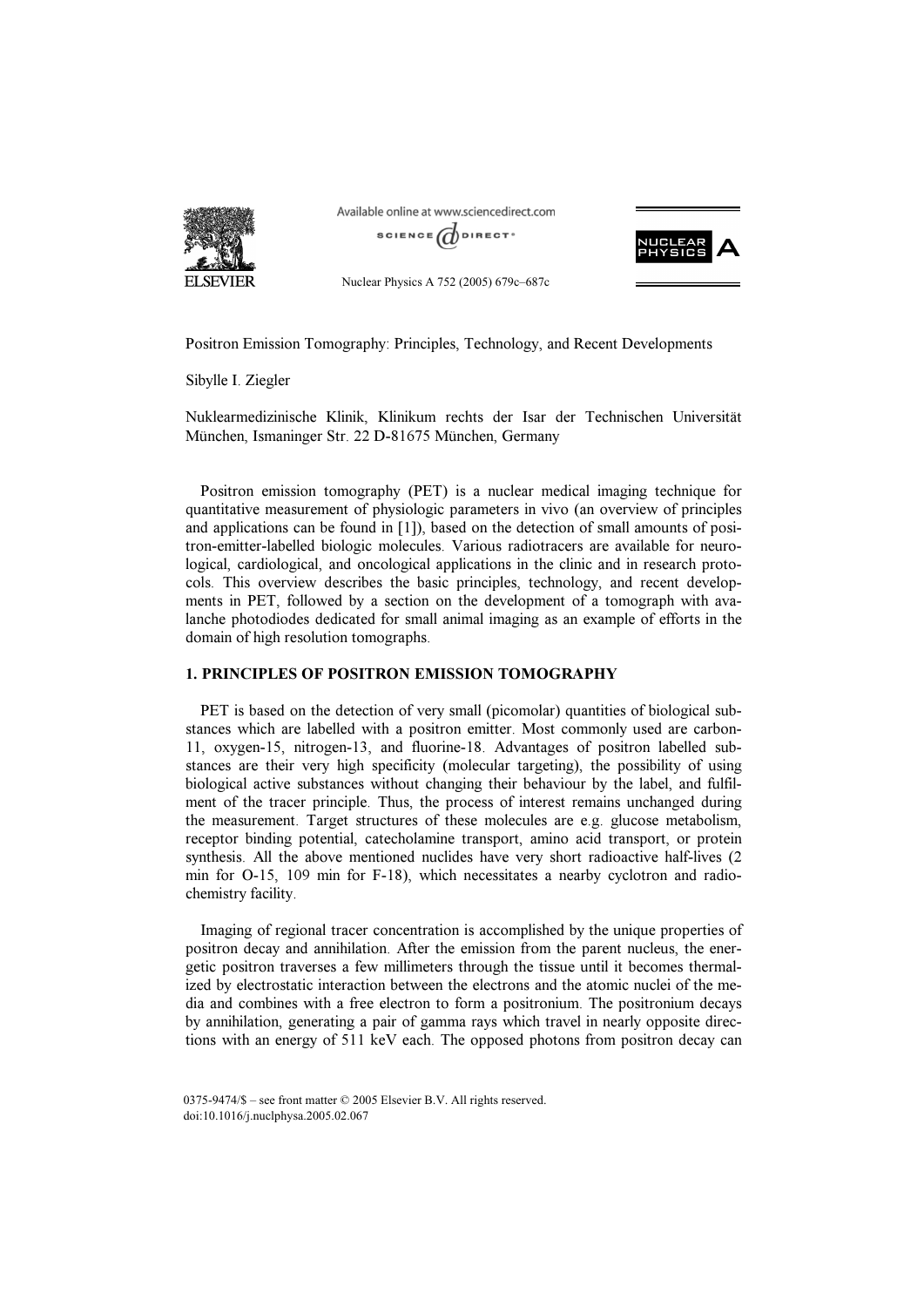be detected by using pairs of collinearly aligned detectors in coincidence. This "electronic collimation" is the reason why PET is much more sensitive (factor  $>100$ ) than the conventional nuclear medical technique, namely single photon emission tomography (SPECT) using gamma cameras and lead collimators. The detector pairs of a PET system are installed in a ring-like pattern, which allows measurement of radioactivity along lines through the organ of interest at a large number of angles and radial distances. Subsequently, this angular information is used in the reconstruction of tomographic images of regional radioactivity distribution. State-of-the-art positron emission tomographs consist of multiple, closely packed rings of detectors that enable simultaneous imaging of several image planes. Coincident events between rings of the camera are acquired to generate cross-data, which minimizes data gaps between imaging planes. Such data acquisition allows almost complete data sampling in three dimensions (3D PET). The raw data are integrals along the line-of-coincidence over the activity distribution. There is no time-of-flight information included since the timing resolution of the current detectors is not good enough.

Reconstruction algorithms are used to calculate the underlying activity distribution. Statistical, iterative reconstruction algorithms have become the method of choice in many cases because of their superior image quality compared to traditional filtered backprojection methods. Briefly, their basic principle is as follows. Starting from an initial guess for the activity distribution, data are forward projected according to the scanner geometry, the resulting projections are compared to the measured projections and the error-projection is used for correcting the estimate. The new estimate is then forward projected and the comparison between estimated and measured projections yields the next correction. This loop is iterated until estimated and measured projections agree within their statistics. Improved availability of computing power and the introduction of fast algorithms [2-4] have introduced these methods in routine use.

The spatial resolution which can be achieved in a PET image is principally limited by positron range and gamma ray non-colinearity. In addition, the width of the detection elements in the tomograph determines the width of the coincidence response function and thus the image resolution.

## 2. PET TECHNOLOGY

A state-of-the art PET system has an axial field-of-view of about 18 cm and acquires coincidence data in the so-called 3D-mode, accepting data along even very oblique angles. The sketch in figure 1 shows the possible event types in 3D PET.

While the sensitivity of 3D PET is obviously high, the amount of scattered radiation which is measured is significant (it can be more than 50% of the total measured counts in a standard whole-body scan). For improved 3D acquisition characteristics, requirements for the detector systems are:

High Z material. Interaction probability and photo fraction for 511 keV should be high so that gamma rays are efficiently detected and chances for multiple interactions in finely granulated detector elements are minimized.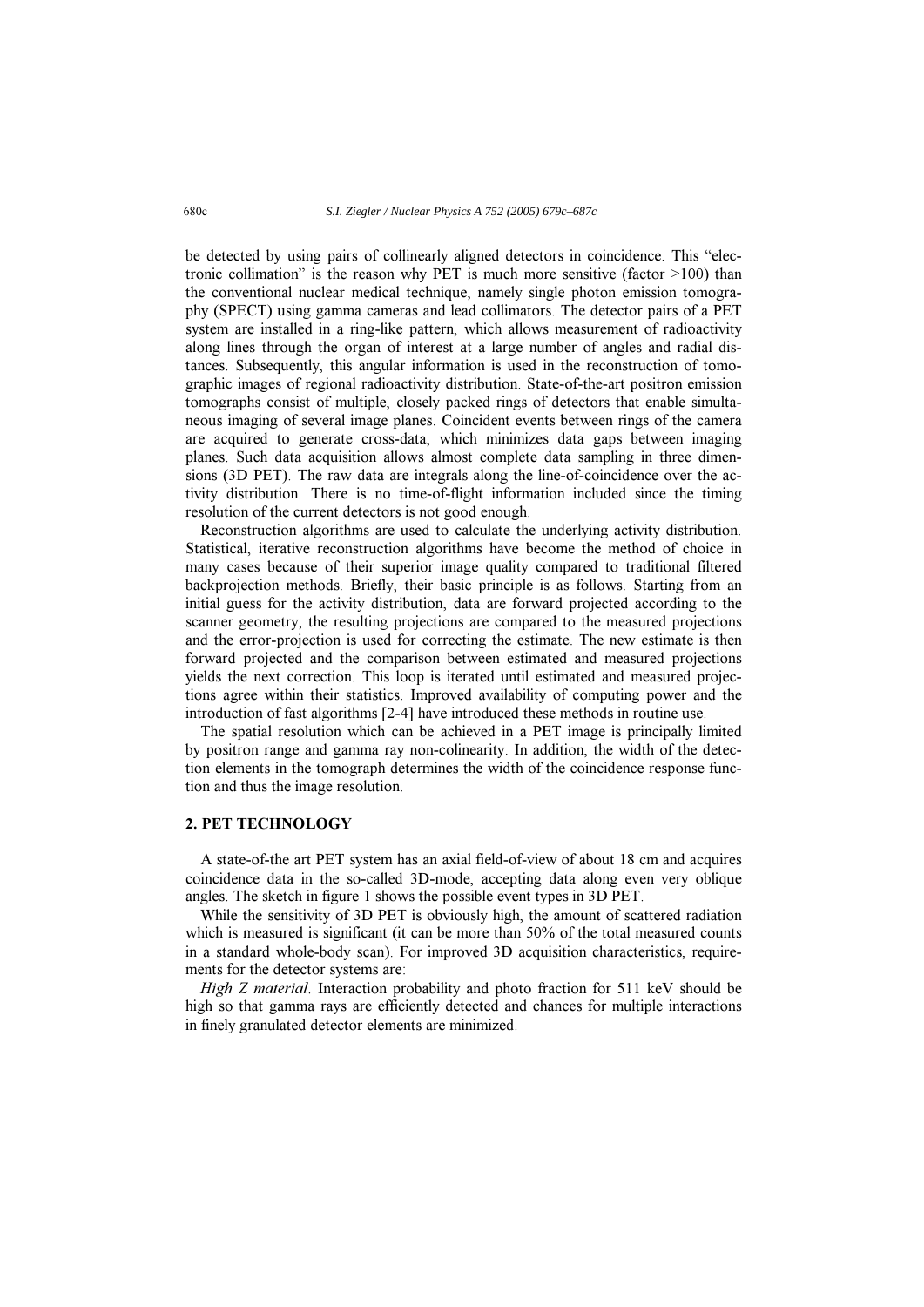Good energy resolution. For 3D PET it is essential to reduce the fraction of detected scattered gamma rays as much as possible.

Short coincidence window. Good timing is the prerequisite for random reduction.



Fig. 1: PET event types. In addition to true events  $(1)$ , scattered events  $(2,3)$  in which one or both of the detected gamma rays changed their original flight direction and random coincidences (4) are measured, resulting in a reduced signal to background ratio. Dashed lines indicate the line of response to which the events are falsely attributed.

Table 1 summarizes the most important characteristics of PET scintillation crystals, compared to the standard gamma camera scintillator, NaI.

|                                            | NaI     | <b>BGO</b>       | <b>LSO</b>                           | GSO            |
|--------------------------------------------|---------|------------------|--------------------------------------|----------------|
|                                            | NaI(Tl) | $Bi_4Ge_3O_{12}$ | Lu <sub>2</sub> SiO <sub>5</sub> :Ce | $Gd_2SiO_5:Ce$ |
| Density $(g/cm^3)$                         | 3.7     | 7.1              | 7.4                                  | 6.7            |
| Effective Z                                | 51      | 75               | 65                                   | 59             |
| Atten. length at<br>$511 \text{ keV (mm)}$ | 29.1    | 10.4             | 11.4                                 | 14.1           |
| Light yield<br>(photons/MeV)               | 41000   | 9000             | 26000                                | 8000           |
| Decay time (ns)                            | 230     | 300              | 40                                   | 60             |
| Emission (nm)                              | 410     | 480              | 420                                  | 440            |

Table 1: Characteristics of scintillation crystals for PET

BGO was basically the PET scintillator for a long time. Because of its long scintillation light decay time and therefore long coincidence timing windows of around 20 ns, and because of its low energy resolution, it almost exclusively was used in the 2D-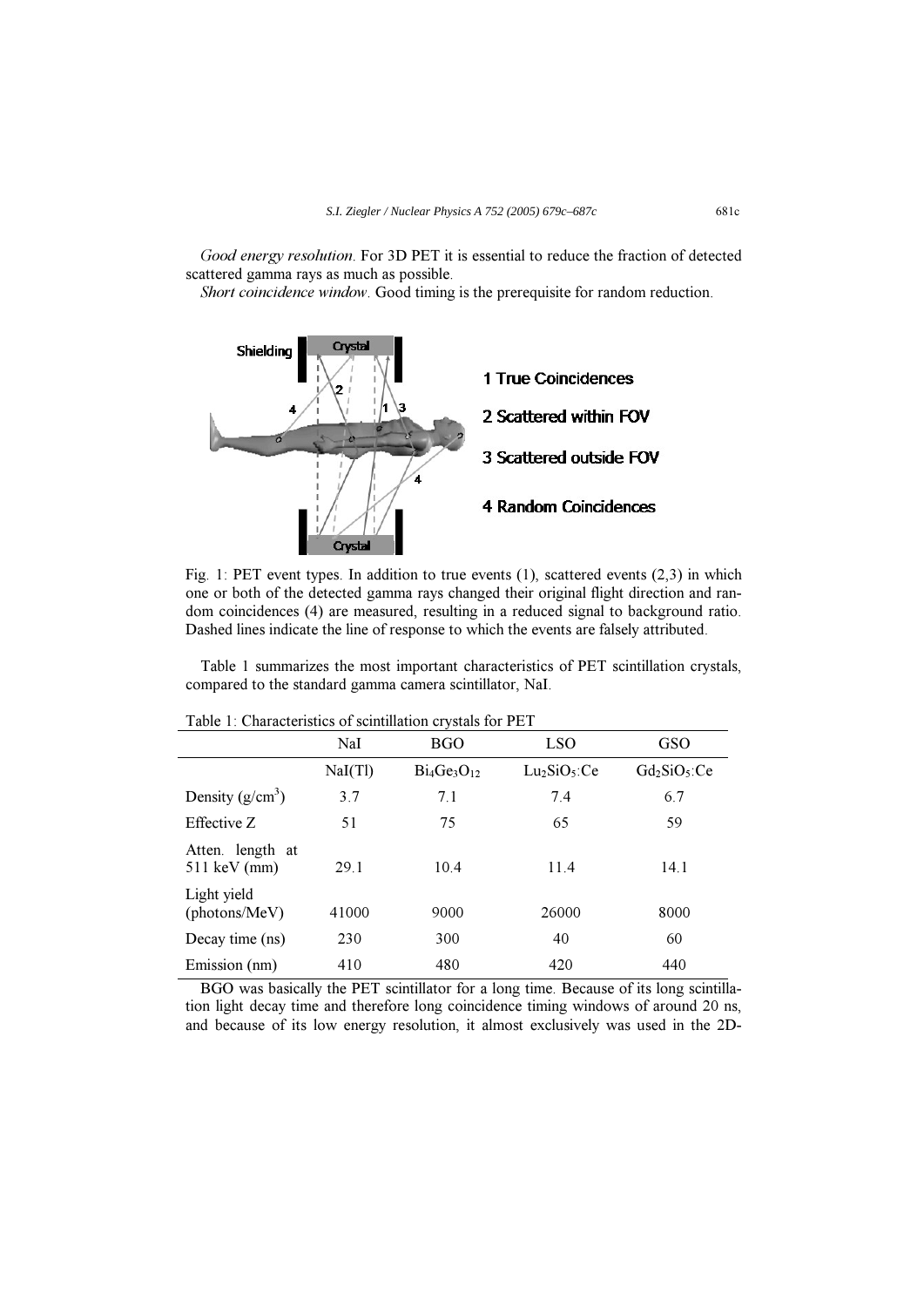mode with thin absorbing septa in between the detector rings to reduce scatter. The fast, cerium doped oxy-orthosilicates, LSO and GSO (see table 1), are now used in commercial PET scanners for improved 3D performance.

As stated above, the size of the scintillation crystal determines the intrinsic spatial resolution of the tomograph. Readout schemes are used to couple a large number of small crystal elements onto photomultiplier tubes with larger area. The commonly used principle is the block detector. This concept uses light sharing and centroid calculation in four photomultiplier tubes to identify in which crystal of an e.g. 8x8 crystal matrix the gamma ray was detected [5]. Another approach is the use of a continuous light guide coupling small crystal elements to an array of photomultiplier tubes [6, 7]. The spatial resolution which can be achieved with clinical tomographs is 4-6 mm (FWHM) and the axial field-of-view ranges from 15 to 18 cm [8-11].

#### 2. QUANTIFICATION

In order to achieve quantitative information, corrections for dead time, randoms, scatter and attenuation need to be performed. Random coincidences are usually subtracted by the delayed coincidence method, while scatter subtraction is based on model calculation. Correction of photon attenuation is the by far largest correction. Since both annihilation photons are measured, the factor by which the count rate in any line-ofresponse is reduced, is the same as for an external source along that line. External rotating pin sources are used to perform a transmission scan which allows the measurement of regional attenuation factors.

Once the corrections have been applied and the scanner count rate has been calibrated versus true activity concentration, the pixel values in the image are in Bq/ml. Time sequences can be acquired (4D PET) which build the basis for compartmental modeling aiming at measuring physiological constants such as metabolic or transport rates.

## 3. APPLICATION OF PET

Most clinical PET studies are performed to determine the extent of a tumor and the location and number of metastases. Fluorine-18 labelled Fluorodeoxyglucose (FDG), a sugar analogue, is used for tumour detection and staging, using the fact that tumour cells have an increased glucose uptake compared to normal tissue. FDG is taken up by the cell in the same way as glucose but it is not further metabolized. This trapping effect is very useful for imaging purposes since a single scan at a given time after injection of the radiotracer will show activity concentrations which are proportional to FDG consumption. The most commonly employed PET protocol is the whole body scan: About 40 min after intravenous injection of approx. 400 MBq FDG the patient is positioned on the scanner bed and acquisitions of one to ten bed positions are performed. Total scanning time with modern LSO or GSO-based systems is around 30 min for a 10 bed positions whole body scan. Figure 2 shows an example of FDG uptake in a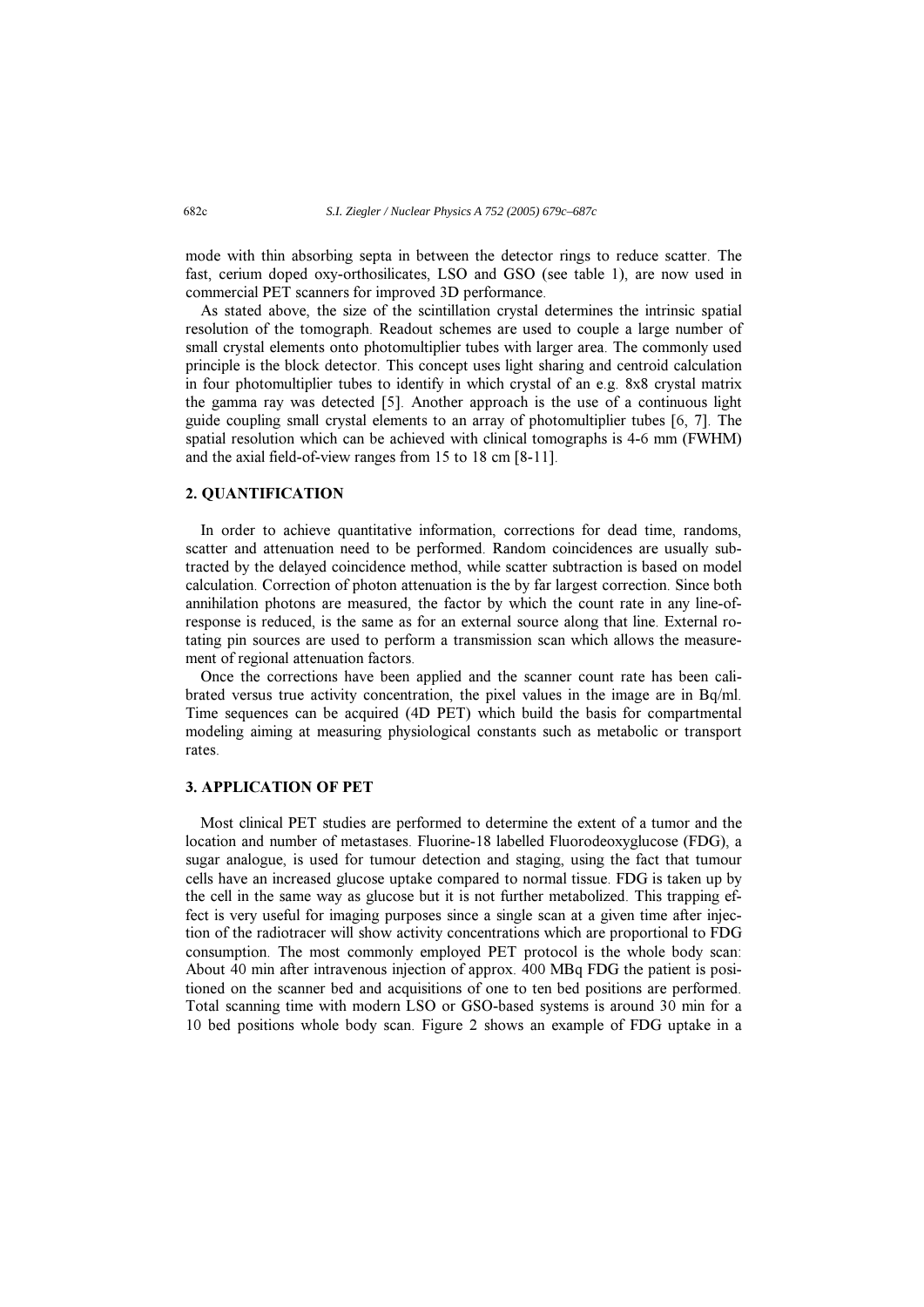patient with metastases from colon cancer. The increased glucose uptake in cancer tissue is easily visible.



Fig. 2: Whole-body FDG study of a patient with metastases from colon cancer (left: projection, right: Three representative transaxial slices). Measurement started 40 min after injection of 370 MBq F-18 FDG.

Other clinical applications of FDG include brain scans for diagnosing Alzheimer's disease. Tumours in the brain are imaged using amino acids since the normal glucose uptake of the brain is very high, thus only little contrast can be achieved with FDG in cancer tissue.

Since PET tracers are very specific and very little anatomical information can be found in PET images, the joint reading of PET and CT or MR images is clinical routine. This was the impetus for the development of combined PET/CT tomographs (see e.g. [12, 13]). In these devices, a PET scanner and an x-ray CT are built in the same gantry, allowing the acquisition of PET as well as CT data with minimum time delay. The advantages are manifold: For example, coregistration of function (PET) and anatomy (CT) is straight forward and the CT data can be used for PET attenuation correction after appropriate scaling. Problems arise from the fact that CT is much faster (seconds) than PET (minutes) and effects from respiratory motion need to be minimized.

PET/CT has been widely accepted and it can be anticipated that these combined devices will be the standard in the near future. Further improvements in the direction of increasing PET sensitivity and exploiting the power of PET/CT for cardiac applications are underway.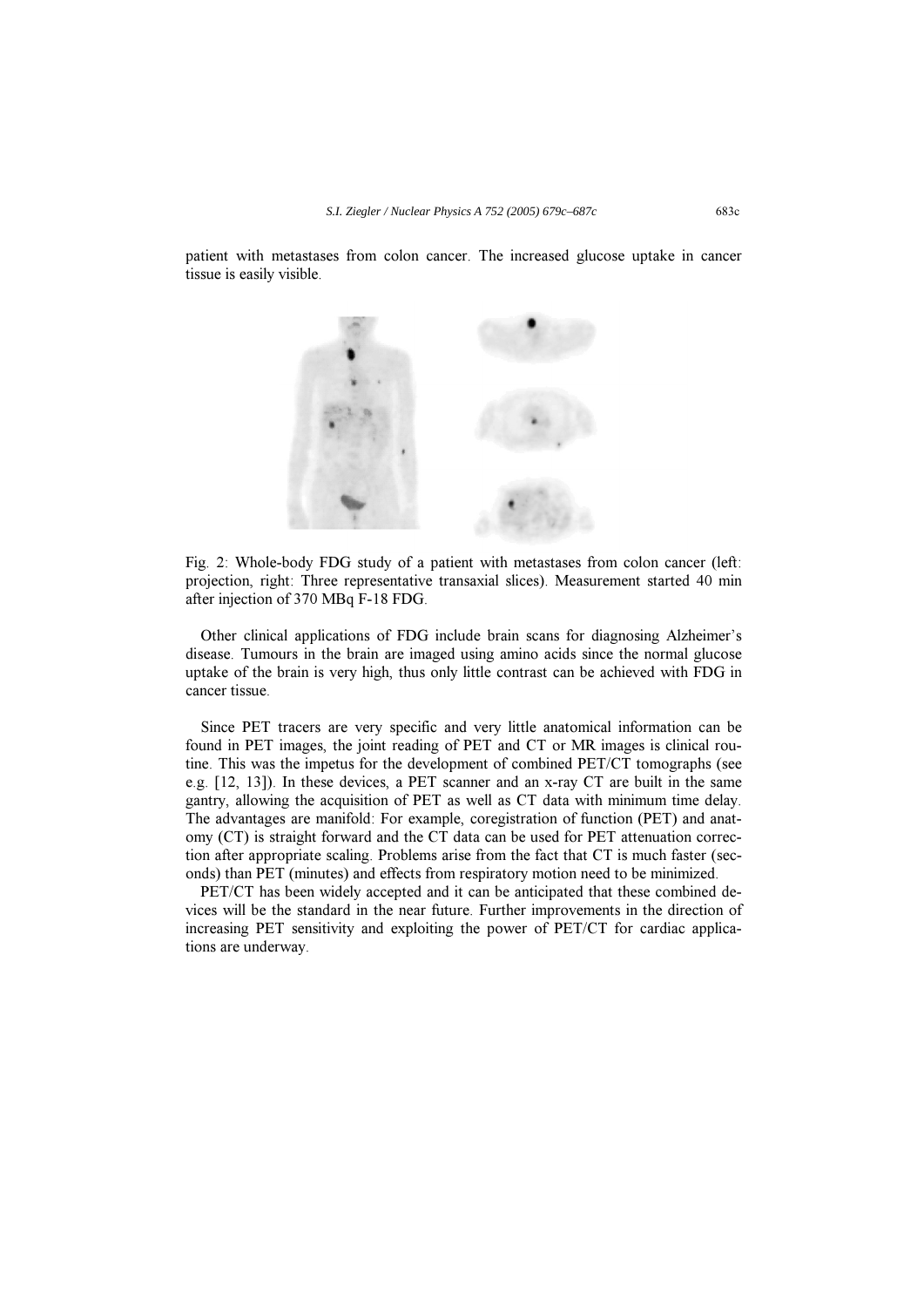#### 4. NEW DEVELOPMENTS

New developments in the area of PET detectors are aimed at improving spatial resolution and sensitivity. Most recently, new, fast and luminous scintillators have been characterized. One example is  $LaBr<sub>3</sub>$  which may improve the signal-to-noise ratio in whole-body PET [14], or could even be used for time-of-flight PET.

Small animal imaging, which uses molecular imaging for the functional characterization of disease models in rats or mice, has triggered a wide range of efforts to improve PET performance. The field of animal PET is a very active research area with many approaches based on technology originating from nuclear physics. This involves new scintillation crystals, various ways of reading out an array of crystals with photo sensors, introduction of new photo sensors, or the use of scintillator-free detectors such as gas avalanche detectors (for an overview on animal PET see for example [15]).

Because for small ring diameters the parallax error becomes significant, methods for measuring the depth-of-interaction in the detector volume are investigated to improve spatial resolution in the whole field-of-view.

A system (MADPET-II) which is under development in our lab (Nuclear Medicine Clinic, Technische Universität München) addresses two new technologies in animal PET:

1. The use of avalanche photodiode arrays (APDs) to read out small, individual LSO crystals with a one-by-one scheme. In a prototype the feasibility of combining APDs and LSO for a research tomograph had been shown [16].

2. Two radial detector layers for depth-of-interaction measurement. Each layer will consist of a 4x8 APD matrix and 32 LSO crystals  $(2x2x6mm^3$  front,  $2x2x8mm^3$  back), yielding a "front layer/back layer" information [17] (see figure 3).

Integrated, 16-channel preamplifiers [18] and 4-channel integrated constant fraction discriminators have been developed. The special electronic boards for the dual layer modules, the compact LSO-APD module with reflector are shown in figure 4.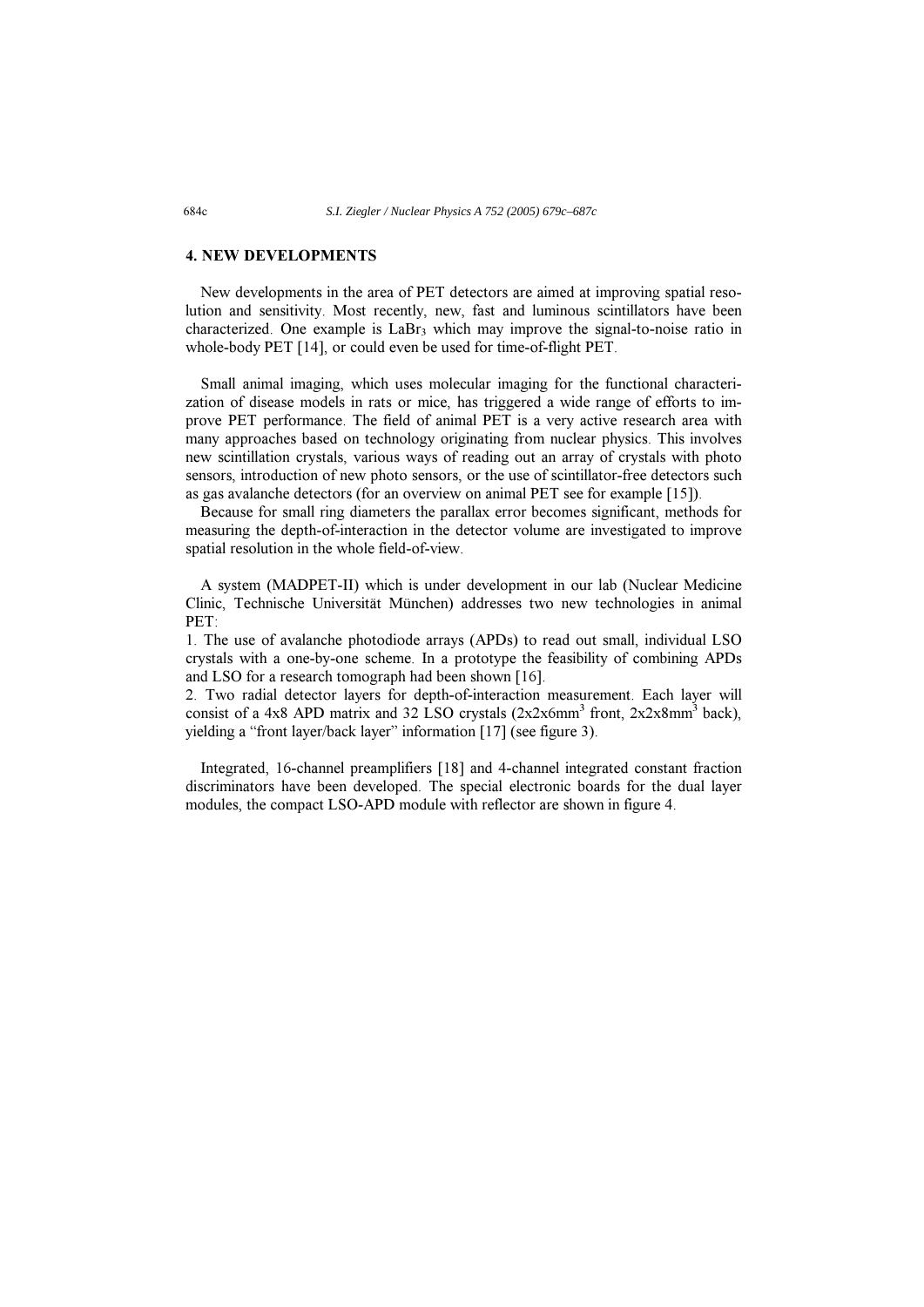

Fig. 3: Left: Position of the LSO crystals in the dual layer LSO-APD tomograph MADPET-II (inner diameter 71 mm). The crystals are optically separated and individually read out by APDs. Right: APD array with 4x8 elements, each element has a sensitive area of  $1.6x1.6$  mm<sup>2</sup> (Hamamatsu Photonics, Japan).



Fig. 4: Mounting of the MADPET-II detector modules. The LSO crystals are individually wrapped in high reflectance foil and glued on the APD array. The modules are connected to the preamplifier chips via flexible boards. This allows to build two radial layers with minimum dead space in between.

Data acquisition in the complete system is based on singles list mode data from all 1152 channels. Coincidence events are sorted by software after the acquisition. This offers maximum flexibility in energy and timing windows. Since the reconstructed field-of-view should cover a large fraction of the detector diameter, a dedicated reconstruction algorithm has been developed which uses the system response matrix from Monte Carlo simulations of the complete system [19-21].

Monte Carlo simulations showed that with this configuration, the reconstructed spatial resolution will be around 1.2 mm and homogeneous throughout the field-of-view of more than 90% of the detector diameter [21, 22 ].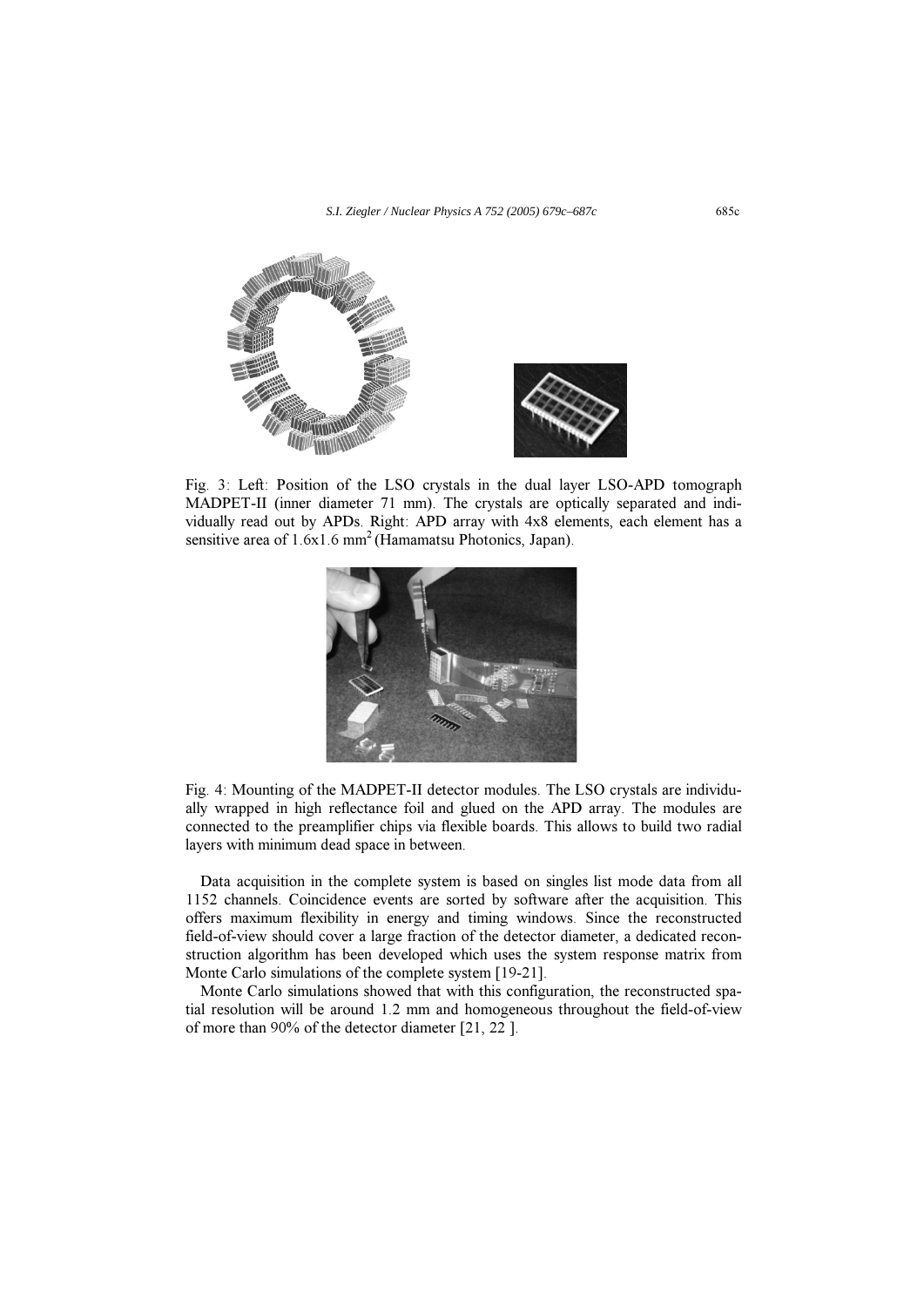# 5. SUMMARY

Positron emission tomography is a functional imaging modality with many clinical as well as research applications. Activity distributions can be reconstructed quantitatively with very high sensitivity. New developments focus on luminous, fast scintillation detectors, compact light sensors and reconstruction algorithms taking into account the precise system response model. Multimodality instruments use the combination of functional (PET) and anatomical information (CT) in one device.

# 6. REFERENCES

- 1. Valk, P.E., et al., eds. Positron Emission Tomography. Basic Science and Clinical Practice. 2003, Springer: Heidelberg.
- 2. Defrise, M., A. Geissbuhler, and D.W. Townsend, A performance study of 3D reconstruction algorithms for positron emission tomography. Phys Med Biol, 1994. 39: p. 305-320.
- 3. Hudson, H.M. and R.S. Larkin, Accelerated image reconstruction using ordered subsets of projection data. IEEE Trans Med Imag, 1994. 13: p. 601-609.
- 4. Fessler, J.A., Penalized weighted least squares image reconstruction for positron emission tomography. IEEE Trans Med Imag, 1994. 13: p. 290-300.
- 5. Casey, M.E. and R. Nutt, Multicrystal two dimensional BGO detector system for positron emission tomography. IEEE Trans Nucl Sci, 1986. 33: p. 460-463.
- 6. Muehllehner, G., J.S. Karp, and S. Surti, Design considerations for PET scanners. Q J Nucl Med, 2002. 46(1): p. 16-23.
- 7. Surti, S., et al., Optimizing the performance of a PET detector using discrete GSO crystals on a continuous lightguide. IEEE Trans Nucl Sci, 2000. 47: p. 1030-1036.
- 8. Brix, G., et al., Performance evaluation of a whole-body PET scanner using the NEMA protocol. J Nucl Med, 1997. 38(10): p. 1614-23.
- 9. DeGrado, T.R., et al., Performance characteristics of a whole-body PET scanner. J Nucl Med, 1994. 35: p. 1398-1406.
- 10. Surti, S. and J.S. Karp, Imaging characteristics of a 3-dimensional GSO wholebody PET camera. J Nucl Med, 2004. 45(6): p. 1040-9.
- 11. Watson, C.C., et al., *NEMA NU 2 performance tests for scanners with intrinsic* radioactivity. J Nucl Med, 2004. 45(5): p. 822-6.
- 12. Beyer, T., et al., A combined PET/CT scanner for clinical oncology. J Nucl Med, 2000. 41: p. 1369-1379.
- 13. Erdi, Y.E., et al., PET performance measurements for an LSO-based combined PET/CT scanner using the National Electrical Manufacturers Association NU 2-2001 standard. J Nucl Med, 2004. 45(5): p. 813-21.
- 14. Surti, S., J.S. Karp, and G. Muehllehner, *Image quality assessment of LaBr3*based whole-body 3D PET scanners: a Monte Carlo evaluation. Phys Med Biol, 2004. 49(19): p. 4593-610.